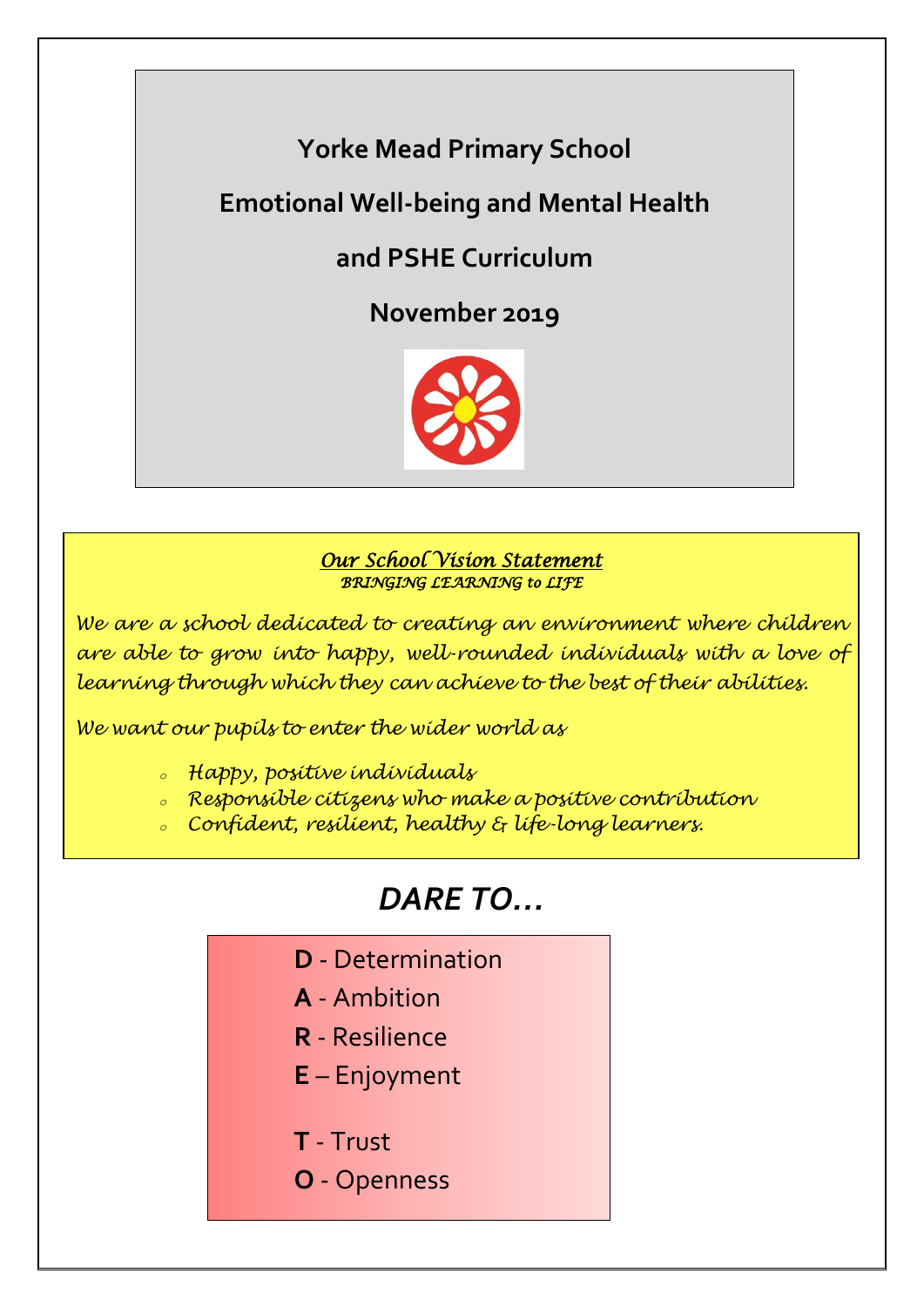The need for children to be effectively supported in developing positive self -image, sense of identity and resilience has been greatly highlighted in recent years. At Yorke Mead we are committed to the development of the whole child, which includes a curriculum that allows our children to develop emotionally as well as academically. In order to achieve this we recognise the essential role PSHE (Personal, Social, Health and Economic Education) plays in enabling our children to grow into well rounded individuals.

By incorporating learning related to emotional well- being and good mental health into our broader curriculum from key stage 1 we can help children to develop positive behaviours and strategies they can adopt and adapt throughout their school careers. This does not mean we will teach specifically about mental health issues, it simply means that our curriculum should promote the skills, knowledge, understanding and language that will enable children to adopt healthy thoughts, behaviours and strategies to seek appropriate and timely support when they or a friend may need it.

This document highlights the key learning in terms of Emotional Wellbeing and Mental Health in PSHE across Yorke Mead. For ease throughout this document this will be referred to as PSHE.

## **EMOTIONAL WELLBEING and MENTAL HEALTH LEAD**

Future in Mind (Dept. for Health/NHS England 2015) recommends that all schools should appoint a lead contact and co-ordinator for mental health.

At Yorke Mead School this person is **Lucille Pollard** (Head teacher). We have a second Mental Health Lead **Joanne South** (Pastoral Support Team)

In this work the mental health leads are effectively supported by the other members of the Pastoral Support Team –Jo Floyd and Jo Adams.

### **Purpose of study**

PSHE education is a planned, developmental programme of learning through which children acquire the knowledge, understanding and skills they need to manage their lives now and in the future. PSHE education develops in children the qualities and attributes needed to thrive as individuals, family members and members of society.

PSHE education can help schools to reduce or remove many of the barriers to learning experienced by pupils, improving their capacity to learn and achieve, and makes a significant contribution to pupils' spiritual, moral, social and cultural (SMSC) development, their behaviour and safety and the school's statutory responsibility to promote pupils' wellbeing.

Effectively taught PSHE education equips children with the knowledge, understanding, skills and strategies required to live healthy, safe, productive, responsible and balanced lives. It supports them in making effective transitions, positive learning and career choices and in achieving economic wellbeing. A critical component of PSHE education is providing opportunities for children to reflect on and clarify their own values and attitudes and explore the complex and sometimes conflicting range of values and attitudes they encounter now and in the future.

PSHE education contributes to personal development by helping pupils to build their confidence, resilience and self-esteem, and to identify and manage risk, make informed choices and understand what influences their decisions. It enables them to recognise, accept and shape their identities, to understand and accommodate difference and change, to manage emotions and to communicate constructively in a variety of settings.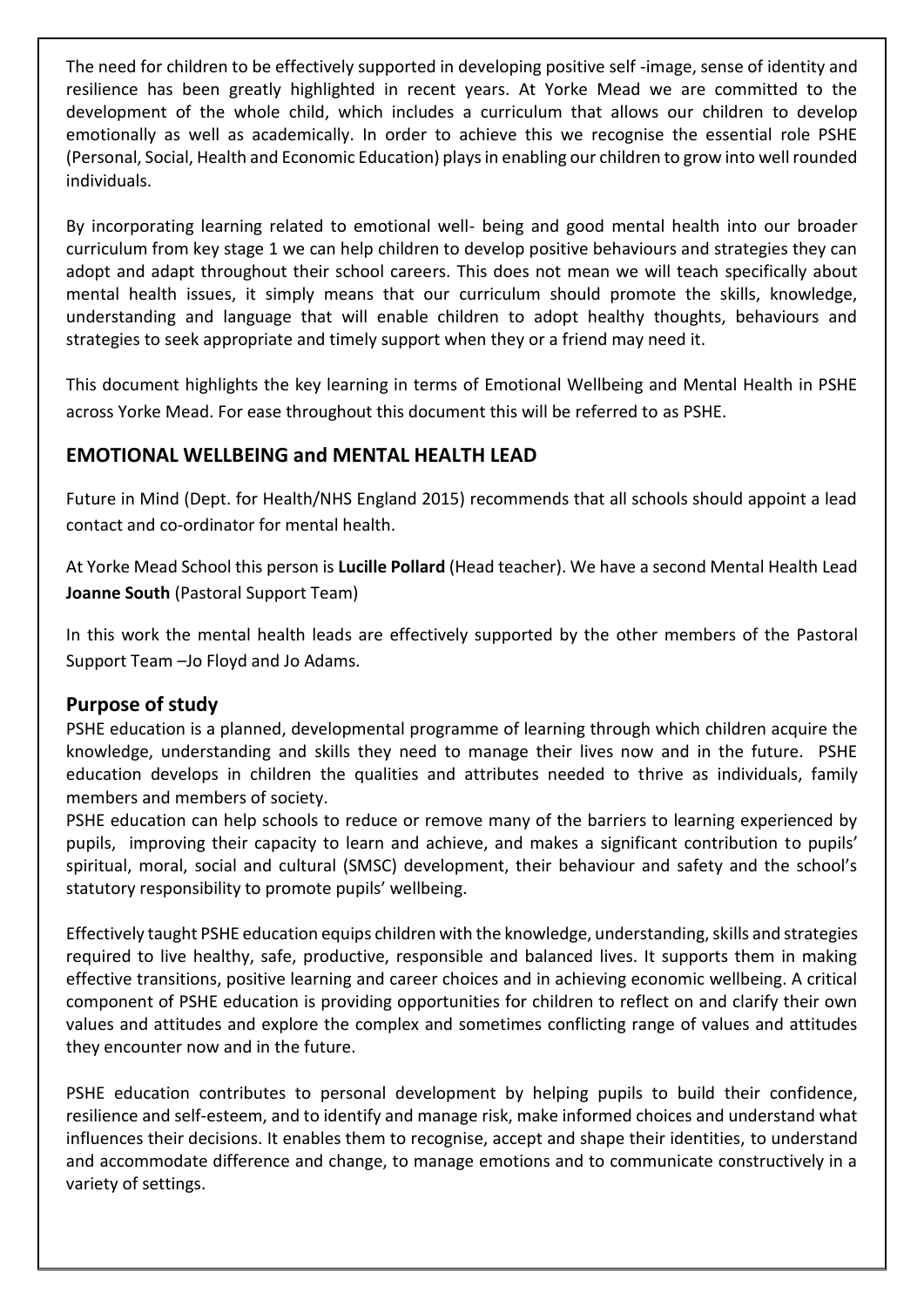*Schools are in a unique position, as they are able to help prevent mental health problems by promoting resilience as part of an integrated, whole school approach that is tailored to the needs of their pupils. A whole school approach is one that goes beyond the teaching in the classroom to pervade all aspects of school life, including:*

*• culture, ethos and environment: the health and wellbeing of pupils and staff is promoted through the 'hidden' or 'informal' curriculum, including leadership practice, the school's policies, values and attitudes, together with the social and physical environment;*

*• teaching: using the curriculum to develop pupils' knowledge about health and wellbeing; and*

*• partnerships with families and the community: proactive engagement with families, outside agencies, and the wider community to promote consistent support for children's health and wellbeing*

(DFE Mental Health & Behaviour in Schools November 2018)

Developing an understanding of themselves, empathy and the ability to work with others will help pupils to form and maintain good relationships, develop the essential skills for future employability and better enjoy and manage their lives.

### **Aims**

PSHE education helps children and young people to achieve their potential by supporting their wellbeing and tackling issues that can affect their ability to learn, such as anxiety and unhealthy relationships. The overarching aim for PSHE education is to provide pupils with:

- accurate and relevant knowledge related to personal development
- opportunities to turn that knowledge into personal understanding
- opportunities to explore, clarify an, if necessary challenge, their own and others' values, attitudes, beliefs, rights and responsibilities
- the skills, language and strategies they need in order to live healthy, safe, fulfilling, responsible and balanced lives.

We can support children in developing their resilience and emotional well-being from an early age by incorporating key skills across the curriculum. These are effectively protective factors which can reduce the risk of pupils turning to unhealthy coping mechanisms. These protective factors include:

- good communication skills
- good problem solving skills
- healthy coping skills, including healthy responses to moments of crisis
- the knowledge, skills and confidence to seek help
- the ability to recognise, name describe and understand a range of emotions
- the ability to manage difficult emotions in a healthy way
- friends and social engagement interaction
- positive self-esteem and appreciation of difference and uniqueness
- experience of, and ability to manage, failure.

These key skills are embedded in the 'Yorke Mead Way' and whilst we may choose to have some lessons focused on these skills, they are embedded as part of our broader approach to learning. A key part of this is that we recognise and expand on these moments when they naturally occur.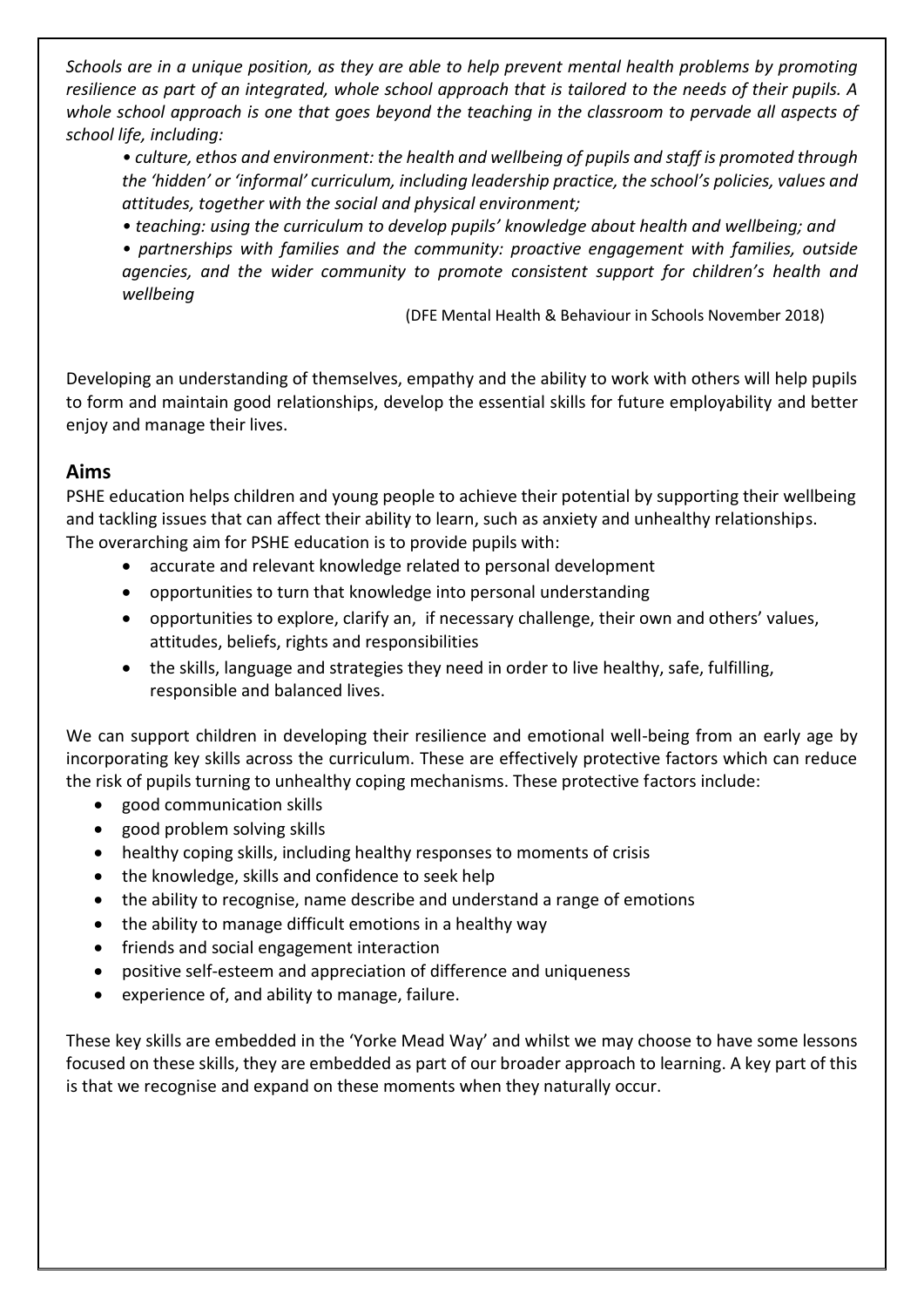## **Core Themes**

The PSHE Association has identified three core themes as a basis for the effective teaching of PSHE. These are:

- **Health and Wellbeing**
- **Relationships**
- **Living in the Wider World**

## **Over Arching Concepts**

The PSHE Association has also identified the following over-arching concepts that run through PSHE teaching and the three core themes:

- 1. **Identity** (their personal qualities, attitudes, skills, attributes and achievements and what influences these)
- 2. **Relationships** (including different types and in different settings)
- 3. **A healthy** (including physically, emotionally and socially) **balanced lifestyle** (including within relationships, work-life, exercise and rest, spending and saving and diet)
- 4. **Risk** (identification, assessment and how to manage risk rather than simply the avoidance of risk for self and others) and **safety** (including behaviour and strategies to employ in different settings)
- 5. **Diversity** and **equality** (in all its forms)
- 6. **Rights** (including the notion of universal human rights)**, responsibilities** (including fairness and justice) and **consent** (in different contexts)
- 7. **Change** (as something to be managed) and **resilience** (the skills, strategies and 'inner resources' we can draw on when faced with challenging change or circumstance)
- 8. **Power** (how it is used and encountered in a variety of contexts including persuasion, bullying, negotiation and 'win-win' outcomes)
- 9. **Career** (including enterprise, employability and economic understanding)

## **How PSHE is delivered at Yorke Mead**

## **Day to Day Teaching**

**Emotion Coaching** – All staff at Yorke Mead are trained in Emotion Coaching. This approach ensures that, before there is a reflection on the behaviour, the emotion that led to this behaviour is identified, named and empathised with. After this has happened the member of staff will reflect and problem solve with the child to consider how they could act if this emotion or incident should arise again for them.

**Mind Up Curriculum** – Over the past few years we have embedded mindful practise and core breathing using the MindUP curriculum. With the introduction of the Jigsaw PSHE scheme, which has mindful practise embedded within in, we have adopted some key aspects from the MindUP programme. Children will still learn about the different parts of the brain and continue to practise the daily core breathing at least three times each day, which supports children in emotional regulation and preparing the brain for learning.

**Philosophy 4 Children** – P4C teaches children to think about issues using 4 key types of thinking (Caring, Collaborative, Creative and Critical). By thinking in these ways we can explore ideas and concepts more fully and begin to understand that people will hold differing opinions on matters; that we can respectfully challenge opinions; that conflict can be resolved through discussion and we can come to a consensus of agreement and that it is acceptable for us to change our opinions on the basis of an argument presented by someone else. P4C encourages children to keep on open mind and to listen to other peoples' opinions respectfully.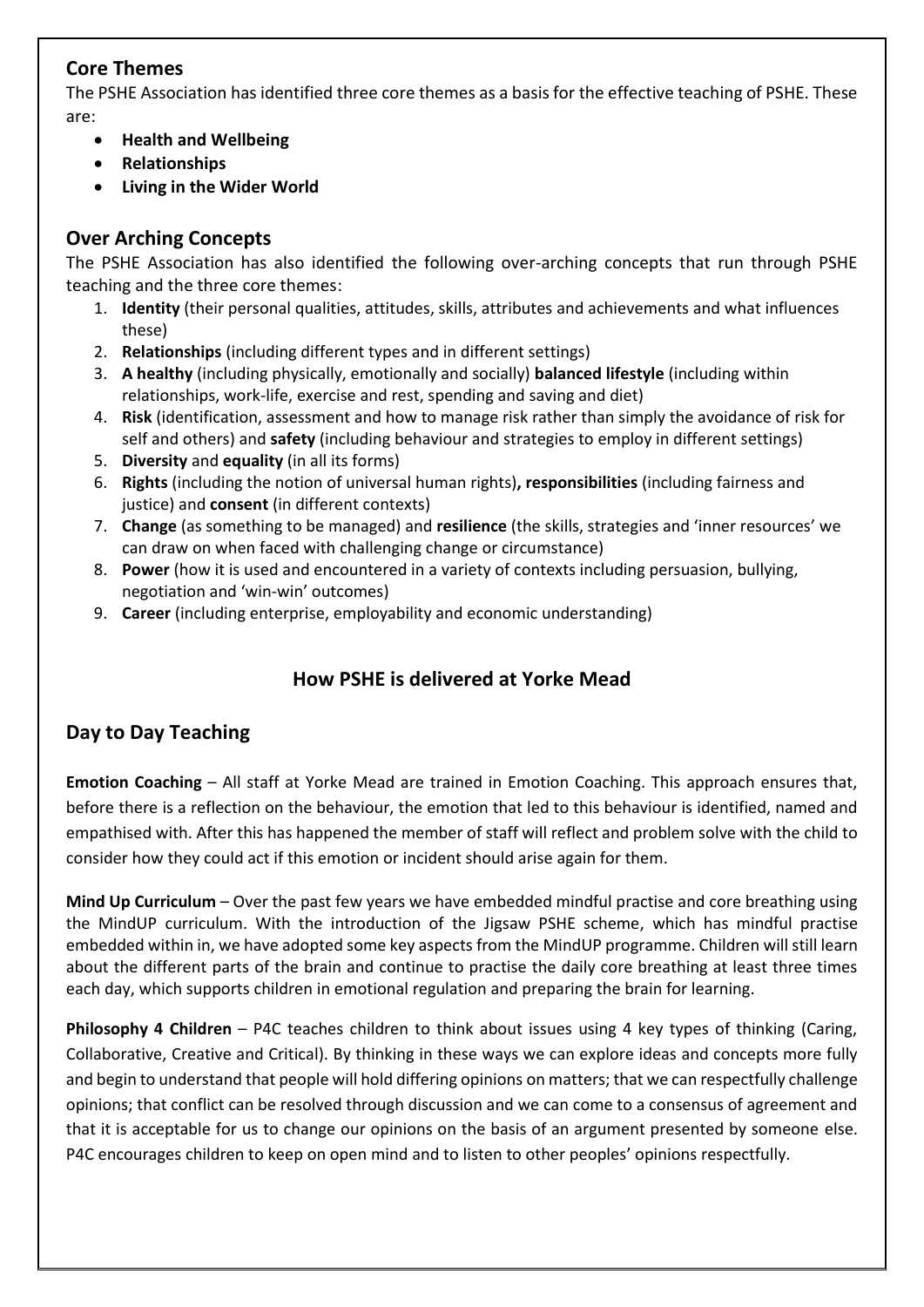**Learning and Teaching The Yorke Mead Way-** The day to day approach to learning and teaching at Yorke Mead places an emphasis on valuing challenge and being stuck or 'in the pit' as a positive opportunity to learn something new, and seeing mistakes as an essential part of learning. *Please refer to our Learning and Teaching Policy for further details.*

**Penn Resilience Programme –** Following an initial trial in 2018-19 we now are delivering the Penn Resilience Programme (PRP) to all children in Year 6. This programme runs for 18 weeks and is delivered to a group of children. Ideally we aim for a group of 15-20 children, depending on the needs of the group.

#### **Teaching Through the Jigsaw Scheme (Core Teaching)**

From September 2019 the core PSHE teaching at Yorke Mead is delivered through the Jigsaw scheme. These units guide the focus for whole school assemblies and for the PSHE teaching.

|                                                                                                                            | The Jigsaw Structure: Themes        |  |  |
|----------------------------------------------------------------------------------------------------------------------------|-------------------------------------|--|--|
| <b>Healthy Me</b><br><b>Celebrating</b><br><b>Being Me in</b><br>Dreams &<br><b>Difference</b><br><b>My World</b><br>Goals | Relationships<br><b>Changing Me</b> |  |  |

Within each lesson the Jigsaw Scheme follows the same structure as outlined below:



#### **Teaching Through Themed Weeks**

In addition to our core teaching through the SEAL themes throughout the year there are a number of themed focus weeks to support effective PSHE learning. These themed weeks enable children to focus on aspects PSHE. Whilst the table below highlights the core learning in these themed weeks effective PSHE teaching requires flexibility to include content to meet the needs of our children at any one specific point in time.

|                           | <b>Transition Week</b>                         |                       |
|---------------------------|------------------------------------------------|-----------------------|
| <b>Anti-Bullying Week</b> | <b>TEACHING THROUGH THEMED</b><br><b>WEEKS</b> | <b>Safety Week</b>    |
| Knowing Me, Knowing You   | <b>YORKE MEAD</b>                              | <b>Feel Good Week</b> |
|                           | <b>Health and Wellbeing Week</b>               |                       |
|                           |                                                |                       |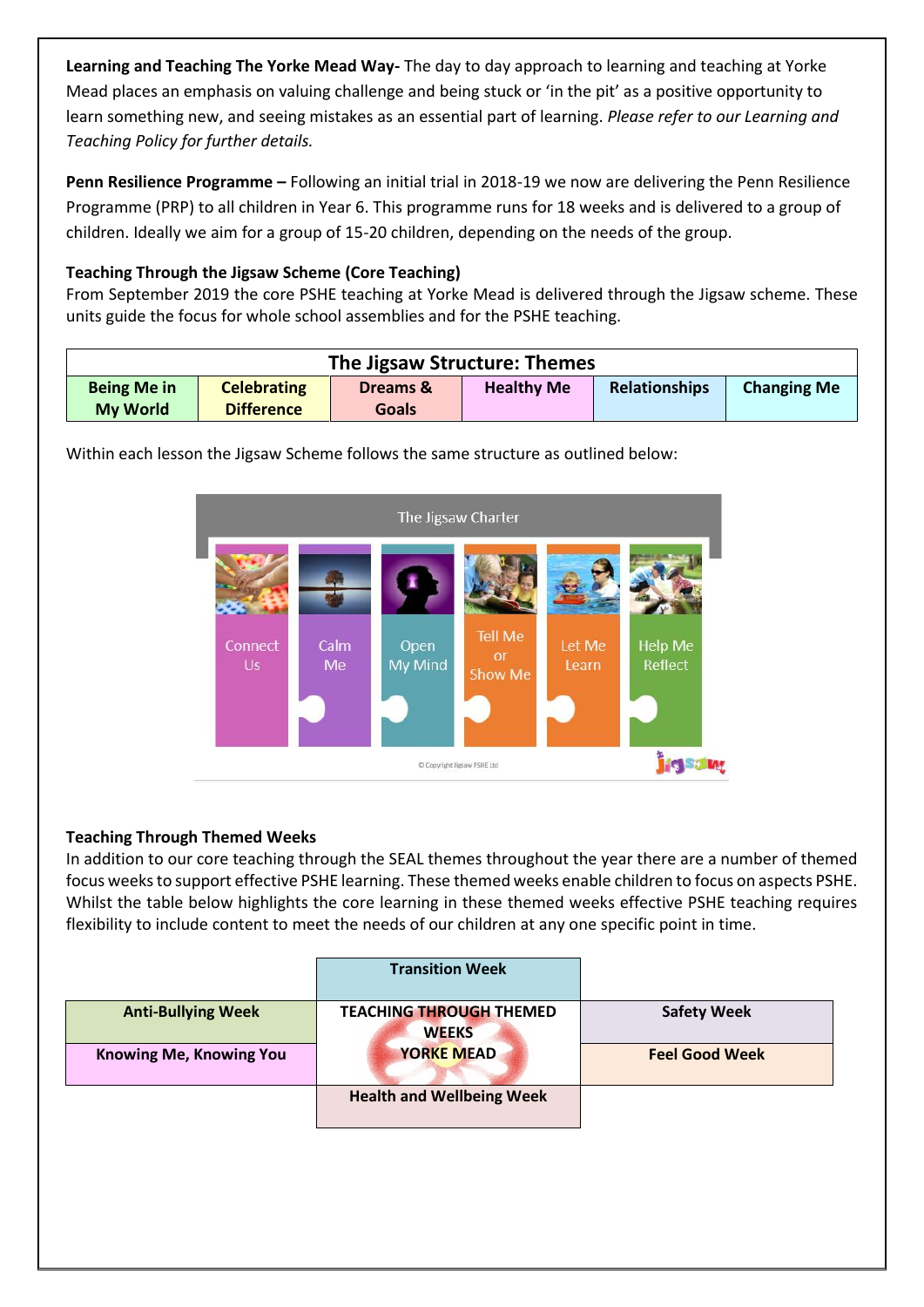|                              |                                                                             | <b>Knowing You, Knowing Me</b>                                                                                                                       |                                                                                                                                                      |
|------------------------------|-----------------------------------------------------------------------------|------------------------------------------------------------------------------------------------------------------------------------------------------|------------------------------------------------------------------------------------------------------------------------------------------------------|
|                              | (First week of a new academic year)                                         |                                                                                                                                                      |                                                                                                                                                      |
|                              | KS1                                                                         | Lower KS2                                                                                                                                            | Upper KS2                                                                                                                                            |
| Health & Well<br>being       | Learning about ourselves,<br>celebrating our strengths and<br>setting goals | Reflecting further on what<br>affects us positively and<br>negatively<br>Celebrating our strengths and<br>achievement. Setting<br>aspirational goals | Reflecting further on what<br>affects us positively and<br>negatively<br>Celebrating our strengths and<br>achievement. Setting<br>aspirational goals |
| Relationships                | Recognising how our<br>behaviours affect others                             | Understanding how our<br>actions affect others and<br>ourselves $-$ girl talk                                                                        | How do we talk to others $-$<br>how does this impact on them                                                                                         |
| Living in the<br>Wider World | Responsibilities living in a<br>community-class rules                       | Responsibilities living in a<br>community-class/school/<br>playground rules<br>Impact of our actions on<br>others                                    | Responsibilities living in a<br>community-class/school/<br>playground rules<br>Impact of our actions on others                                       |

|                              |                                                                                                                                                                            | <b>Safety Week</b><br>(Autumn Term)                                                |                                                                                                                              |
|------------------------------|----------------------------------------------------------------------------------------------------------------------------------------------------------------------------|------------------------------------------------------------------------------------|------------------------------------------------------------------------------------------------------------------------------|
|                              | KS1                                                                                                                                                                        | Lower KS2                                                                          | Upper KS2                                                                                                                    |
| Health & Well<br>being       | Keeping ourselves physically<br>and emotionally safe<br>including simple online safety<br>People who look after us-<br>family networks, who to go<br>to if you are worried | Keeping ourselves physically<br>safe on the roads<br>Keeping ourselves safe online | Road safety<br>Online safety                                                                                                 |
| Relationships                | Difference between secrets<br>and surprises-importance of<br>not keeping adults' secrets                                                                                   | People responsible for<br>keeping us safe                                          | What is a friend – social media<br>Protecting ourselves and being<br>responsible for the messages<br>we send on social media |
| Living in the<br>Wider World | Stranger awareness<br>People who help us in the<br>community                                                                                                               |                                                                                    | Knowing how to deal with a<br>crisis/emergency                                                                               |

|                      |                                                                                                                                                                                                                                                                                                       | <b>Anti- Bullying Week</b><br>(November)                                                                                                                                                                     |                                                                                                                                                                                               |
|----------------------|-------------------------------------------------------------------------------------------------------------------------------------------------------------------------------------------------------------------------------------------------------------------------------------------------------|--------------------------------------------------------------------------------------------------------------------------------------------------------------------------------------------------------------|-----------------------------------------------------------------------------------------------------------------------------------------------------------------------------------------------|
|                      | KS1                                                                                                                                                                                                                                                                                                   | Lower KS2                                                                                                                                                                                                    | Upper KS2                                                                                                                                                                                     |
| <b>Relationships</b> | That peoples feeling can be<br>hurt as well as their bodies.<br>Feeling comfortable and<br>uncomfortable<br>Recognising unkindness and<br>responding to this<br>Understanding types of<br>teasing and how to resist<br>teasing<br>What is bullying?<br>What to do if someone is<br>teased or bullied. | What is bullying?<br>Bullying or falling out?<br>What to do if someone is<br>teased or bullied.<br>Keeping secrets or something<br>confidential - when should<br>we not agree to this/ break a<br>confidence | What is bullying?<br>Bullying or falling out?<br>What to do if someone is<br>teased or bullied.<br>Prejudiced based language<br>what is it? Our responsibilities<br>and how it affects people |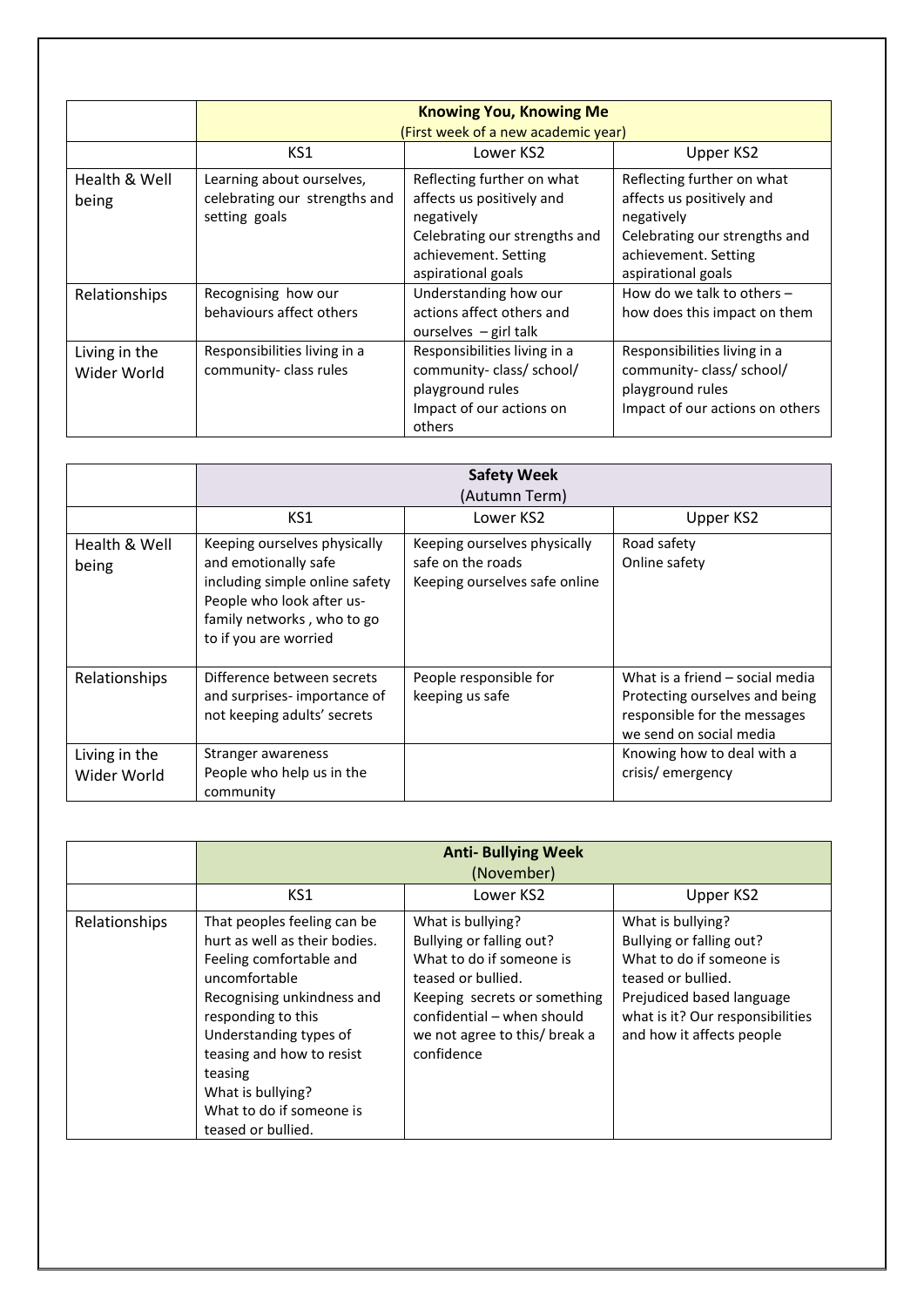|                      |                                                                                               | <b>Feel Good Week</b><br>(Spring Term)                                                                                                           |                                                                                                                                                                                                                    |
|----------------------|-----------------------------------------------------------------------------------------------|--------------------------------------------------------------------------------------------------------------------------------------------------|--------------------------------------------------------------------------------------------------------------------------------------------------------------------------------------------------------------------|
|                      | KS1                                                                                           | Lower KS2                                                                                                                                        | Upper KS2                                                                                                                                                                                                          |
| Health<br>&Wellbeing | Valuing the importance of<br>doing things just for<br>enjoyment<br>Being able to be ourselves | Recognising when we feel<br>anxious and worried<br>Valuing the importance of<br>doing things just for<br>enjoyment<br>Being able to be ourselves | Recognising when we feel<br>anxious and worried<br>Valuing the importance of<br>doing things just for enjoyment<br>Being able to be ourselves<br>Managing ourselves without<br>negative comparisons with<br>others |

|                        |                                                                                                                                                                                      | <b>Health &amp; Well-being Week</b><br>(Summer Term)            |                                                                                                                                                                                  |
|------------------------|--------------------------------------------------------------------------------------------------------------------------------------------------------------------------------------|-----------------------------------------------------------------|----------------------------------------------------------------------------------------------------------------------------------------------------------------------------------|
|                        | KS1                                                                                                                                                                                  | Lower KS2                                                       | Upper KS2                                                                                                                                                                        |
| Health & Well<br>being | Good and difficult feelings -<br>vocabulary to describe our<br>feelings. Simple strategies to<br>manage feelings<br><b>Healthy Eating</b><br>Physical health and emotional<br>health | <b>Health Eating</b><br>Physical health and emotional<br>health | Health Eating - importance of<br>balanced diet<br>Physical health and emotional<br>health<br>Change for Life<br>Images and the media - how<br>these impact on how people<br>feel |
| Relationships          | Working with others $-$ co-<br>operation                                                                                                                                             | Team work and team<br>challenges                                | Team work and team<br>challenges                                                                                                                                                 |

|                              |                                                                                                                 | <b>Transition Week</b><br>(End June/ Early July)                                              |                                                                                                                                                     |
|------------------------------|-----------------------------------------------------------------------------------------------------------------|-----------------------------------------------------------------------------------------------|-----------------------------------------------------------------------------------------------------------------------------------------------------|
|                              | KS1                                                                                                             | Lower KS1                                                                                     | Upper KS1                                                                                                                                           |
| Health & Well<br>being       | Understanding feelings of<br>change and loss - how do we<br>feel when we move house or<br>lose a favourite toy? | Key transitions and changes<br>including loss of a pet or<br>family member, family<br>changes | Key transitions and changes<br>including loss of a pet or family<br>member, family changes -<br>moving to a new school                              |
| Relationships                | Establishing new<br>relationships with new<br>people                                                            | Establishing new<br>relationships with new<br>people                                          | Establishing new<br>relationships with new<br>people<br>People who can help us in<br>our new setting.<br>Maintaining relationships as we<br>move on |
| Living in the<br>Wider World | Growing and changing<br>responsibilities                                                                        | Growing and changing<br>responsibilities                                                      | Growing and changing<br>responsibilities                                                                                                            |

In addition Key Stage 2 children organise their own Christmas Café and Charity Stalls which helps develop economic awareness

|                              | <b>Christmas Café/ Charity Stalls</b> |                                                                                                                                |                                                                                |
|------------------------------|---------------------------------------|--------------------------------------------------------------------------------------------------------------------------------|--------------------------------------------------------------------------------|
|                              | (End Autumn Term/ End Summer Term)    |                                                                                                                                |                                                                                |
|                              | KS1                                   | Lower KS2                                                                                                                      | Upper KS2                                                                      |
| Living in the<br>Wider World | Beginning to manage money             | Economic awareness - money<br>where does it come from/<br>how much do things cost<br>Thinking of others and<br>supporting them | Profit and understanding<br>money<br>Thinking of others and<br>supporting them |